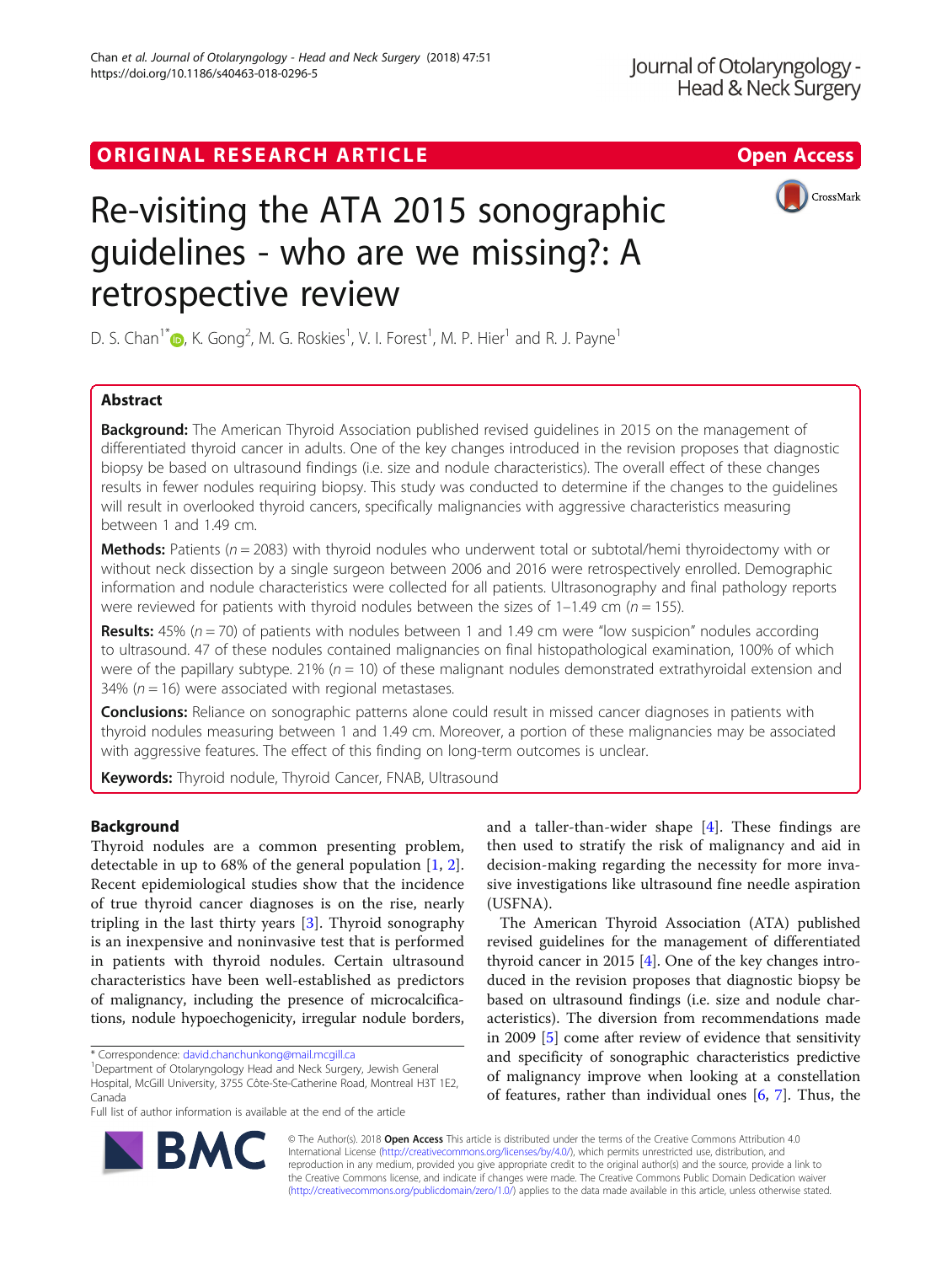2015 ATA guidelines stratify thyroid nodules based on sonographic patterns into five levels of suspicion from "benign" to "high suspicion"; recommendations for or against USFNA are then given based on nodule size. The overall effect of these changes ultimately results in fewer nodules requiring biopsy [\[8](#page-4-0)].

Given the imperfect sensitivities of sonographic characteristics for predicting malignancy, it is possible that the exclusive reliance on these characteristics will lead to missed diagnoses. This study was conducted to determine if the changes to the guidelines will result in overlooked thyroid cancers, specifically malignancies with aggressive characteristics measuring between 1 and 1.49 cm.

#### Methods

Ethics approval was obtained from the Research Ethics Board at a single academic institution. All patient information was anonymized and stored in a password-encrypted database.

## Patient selection

Between August 2006 and June 2016, 2382 patients with thyroid nodules underwent thyroid surgery by a single surgeon at our institution. Patients who underwent total or subtotal/hemi-thyroidectomy for thyroid nodules were included. Patients without a pre-operative ultrasound report, patients undergoing completion thyroidectomies, and patients undergoing thyroid surgery for reasons other than thyroid nodules were excluded. A total of 2083 patients were included in our analyses.

## Clinical data collected

Clinical data for all patients were collected from outpatient and inpatient charts, ultrasound and pathology reports. Data collected from all patients included age, sex, number of thyroid nodules, largest nodule size and tumor type based on final histopathology. For patients with the largest nodule between 1 and 1.49 cm, pre-operative ultrasound reports were also reviewed. This group selection was based on the 2015 ATA guidelines, which categorize thyroid nodules first based on ultrasonography findings, and then on size. For nodules of "low" suspicion (i.e. hyperechoic, partially cystic, regular margins without microcalcifications), the guidelines recommend performing USFNA on nodules ≥1.5 cm. Given this recommendation, nodules between 1 and 1.49 cm with low suspicion ultrasound patterns represent a group of potentially missed or delayed malignancy diagnoses. Final pathology, lymph node involvement, staging and tumor status were recorded for nodules in this group to determine the proportion of small nodules that would be missed if the decision to proceed to USFNA were based on sonography patterns of the 2015 ATA guidelines alone. Note that in our group of patients with thyroid nodules between 1 and

1.49 cm, the decision to operate was based on pre-op USFNA results which reflects the 2009 ATA guidelines.

#### Statistical analysis

Statistical analysis was performed using "MedCalc" version 17.4. Simple descriptive statistics including means and standard deviations for continuous variables and percentages for categorical data were used. Unpaired T-tests and chi-square tests were used to compare malignancies that were included in analysis and those that were excluded, as well as potentially missed/delayed diagnoses and detected malignancies.

#### Results

A total of 2083 patient charts were retrospectively reviewed for the purposes of this study. Females comprised 80.8% of our sample and the average age was 50 years old (SD 13.8). Demographic data are summarized in Table 1. The majority of the patients were operated on for a single thyroid nodule, 1208 (58%), with the mean largest nodule size being 3.02 cm (SD 1.44).

One thousand eight hundred sixty (89.3%) of patients had a largest thyroid nodule identified on ultrasound of  $≥1.5$  cm in size (Table [2\)](#page-2-0). On pathological examination, 625 (30%) thyroid glands contained benign histology, 793 (38%) had evidence of micropapillary carcinoma, 991 (48%) of papillary cancer, 23 (2.8%) of follicular cancer, 23 of medullary (1.1%), 1 (0.04%) anaplastic thyroid cancer and 6 (0.3%) that were classified as "Other" (Table [3](#page-2-0)). The cancers classified as "Other" included lymphoma, metastatic colorectal carcinoma, neuroendocrine carcinoma, sclerosing mucoepidermoid carcinoma and insular carcinoma. It is important to note, for these results, that some thyroid glands operated on had more than one type of cancer histology found in the pathological specimen, that micropapillary was considered separate from papillary cancer, and that the size of the nodule was based on ultrasound reports.

There were 179 patients with the largest nodule size between 1 and 1.49 cm. 24 patients were excluded from further analyses based on a lack of pre-operative ultrasound report and age. Of the remaining 155 patients, 70 (45%) had nodules without hypoechogenicity or microcalcifications, making them "low suspicion" nodules, and

Table 1 Demographic information

|                     | N(%)       |
|---------------------|------------|
| Total patients      | 2083       |
| Females             | 1683 (81%) |
| Age                 |            |
| Mean                | 50         |
| Range               | $11 - 91$  |
| Total Thyroidectomy | 1316 (63%) |
|                     |            |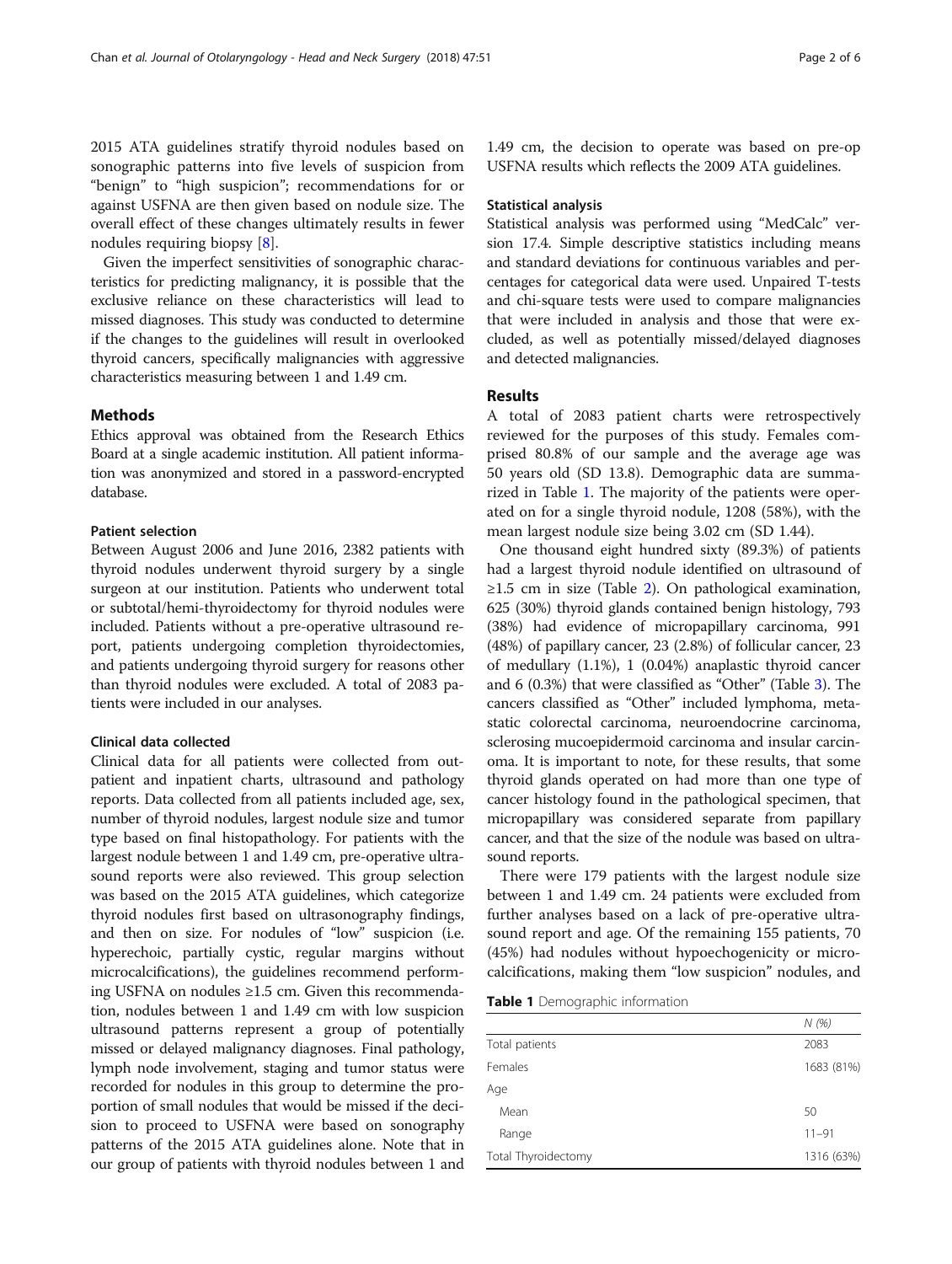<span id="page-2-0"></span>

|  | Table 2 Largest nodule size |  |  |
|--|-----------------------------|--|--|
|--|-----------------------------|--|--|

| N(%)       |
|------------|
| 44 (2%)    |
| 179 (9%)   |
| 1860 (89%) |
|            |

thus would not have met criteria for biopsy using the 2015 ATA guidelines (Fig. 1).

Fourty-seven "low suspicion" nodules contained malignancy on final histopathology. 10 (21%) nodules were staged as T3 based on extra thyroidal extension (Table 4), 16 (34%) demonstrated lymph node involvement (3 with extranodal extension), 7 (15%) with lymphovascular invasion, and 1 (2%) displaying a tall cell variant histology (Table [5\)](#page-3-0). Staging information is summarized in Table [6](#page-3-0). All 47 tumours were papillary or micropapillary carcinomas on final histopathological examination. Nodules classified as "micropapillary" carcinomas were only included if the size of the largest nodule on pathology was within 2 mm of the size of the largest nodule identified on ultrasound. A micropapillary carcinoma on final pathology with a > 2 mm difference was considered an incidental finding and was excluded. This cut off was chosen as there can be discrepancies of 2 mm between thyroid ultrasound and gross pathological size of carcinomas [[9\]](#page-4-0).

Patient and tumor characteristics for nodules with suspicious ultrasound findings (and thus would have been "detected") and those without ("potentially missed" nodules) were not significantly different (Table [7](#page-3-0)).

## **Discussion**

This study demonstrates that the changes to the ATA 2015 guidelines regarding which thyroid nodules require USFNA will likely result in delayed or potentially missed cancer diagnoses in patients at our institution. Moreover, a number of these missed malignancies are associated with aggressive features.

Sonographic characteristics of thyroid nodules have been widely studied for their value in predicting malignancy. Reported sensitivities and specificities for individual characteristics vary widely between studies [\[10](#page-4-0)–[12](#page-4-0)], but a recent meta-analysis of over 18,000 thyroid nodules found that hypoechogenicity has a sensitivity of 73% and specificity of 56%, whereas the sensitivity and specificity

Table 4 T-Staging of potentially missed malignant nodules between 1 and 1.49 cm

| T Stage        | N (%)    |
|----------------|----------|
| T1             | 36 (77%) |
| T <sub>2</sub> | 1(2%)    |
| T3             | 10 (21%) |
| T <sub>4</sub> | 0        |
|                |          |

for internal calcifications were 54% and 81% respectively [[13](#page-4-0)]. When ultrasonography findings are combined into patterns, as presented in the 2015 ATA Guidelines, specificity and positive predictive values increase, while sensitivities are diminished. Taken together, the combination of hypoechogenicity, microcalcification, and margin irregularity has the most predictive power, but a sensitivity between 41 and 65% [\[13\]](#page-4-0). However, negative predictive values are reportedly high, between 97 and 98% for varying combinations of features [[13](#page-4-0)]; this is most likely due to the low rate of malignancy in this group, cited to be between 5 and 10% [\[4](#page-4-0)]. Given these findings then, it is unsurprising that the 2015 ATA guidelines makes only a weak recommendation on nodules with a low suspicion sonographic pattern, emphasizing the need for further data collection.

Small thyroid nodules between the sizes of 1-2 cm present an especially interesting diagnostic question, due to their increasing prevalence and varying clinical prognosis. It has been estimated that tumors smaller than 2 cm account for 87% of the increase in thyroid cancer incidence in the United States [\[14\]](#page-4-0). Although the ATA guidelines provide size cutoffs for indications to proceed with USFNA, nodule size has a somewhat unclear relationship to thyroid cancer risk. Whereas one research group found that nodules greater than 2 cm had a moderately increased risk of malignancy versus nodules less than 2 cm (15% vs. 10.9%) [\[15\]](#page-4-0), meta-analysis found that thyroid nodule size was not an accurate predictor of thyroid cancer [\[12\]](#page-4-0). Moreover, the cutoff of 1.5 cm for low suspicion nodules is not based on unanimous consensus. In fact, a comparison of six different guidelines for thyroid nodules describes that, the guidelines that did not apply this size cutoff (TIRADS and Kim criteria) had similar or higher performances than those that did [\[16\]](#page-4-0).

Justification for the higher size cutoff of low suspicion nodules relies on the finding that iso- or hyper-echoic

Table 3 Distribution by largest nodule size on ultrasound and any histology identified on pathology

|               | Benign | Micropapillary | Papillary | Medullary | Follicular | Anaplastic | Other |
|---------------|--------|----------------|-----------|-----------|------------|------------|-------|
| $<$ 1 cm      |        | 37             |           |           |            |            |       |
| $1 - 1.49$ cm | 34     | 83             | 108       |           |            |            |       |
| $\geq$ 1.5 cm | 589    | 694            | 862       |           | 58         |            |       |
| Total         | 625    | 793            | 991       | 23        | 59         |            |       |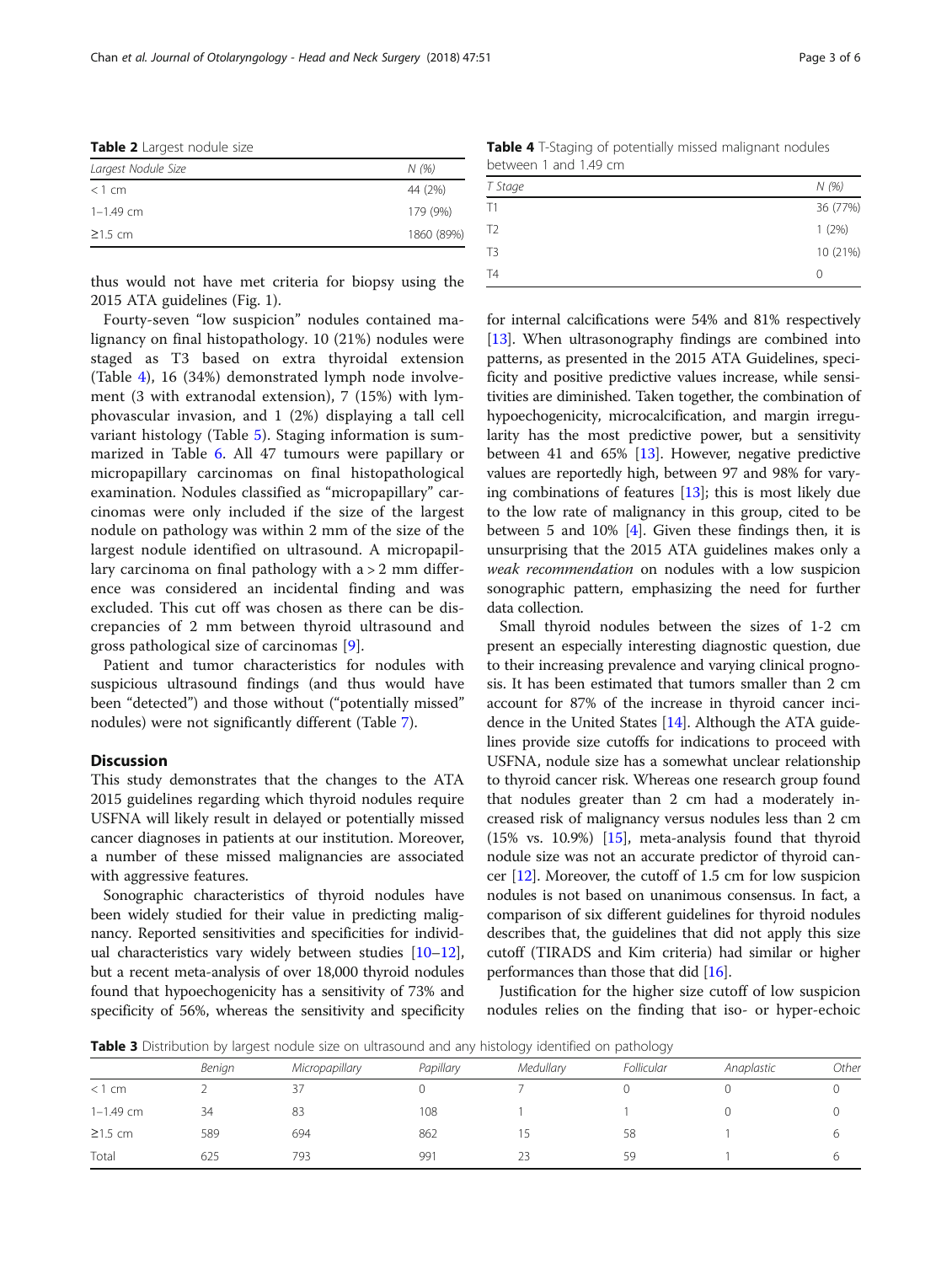<span id="page-3-0"></span>Table 5 Aggressive features of potentially missed malignant nodules between 1 and 1.49 cm

| Aggressive Feature        | N(%)     |
|---------------------------|----------|
| Positive lymph node       | 16 (34%) |
| Extra-nodal extension     | 3(6%)    |
| Extra-thyroidal extension | 10 (21%) |
| Lymphovascular invasion   | 7(15%)   |
| Tall Cell Variant         | 1(2%)    |

nodules without calcification are more likely to be follicular thyroid cancers (FTC) or follicular variants of papillary thyroid cancer (PTC) [\[17\]](#page-4-0). It has been reported that distant metastases are rarely observed from FTC < 2 cm in diameter [\[18\]](#page-4-0), thereby explaining why observation may be warranted when the nodule is < 1.5 cm in size. In our patient population, however, 100% of detected malignancies with low suspicion ultrasound features contained papillary carcinoma, which has earlier progression to extra-thyroidal extension and lymph node metastases as compared with FTC [\[18\]](#page-4-0).

This study has enumerated the number of delayed or potentially missed diagnoses of thyroid malignancies in patients presenting with small low suspicion nodules. The effect on long-term patient outcomes is less clear. Since the ATA guidelines do suggest repeated ultrasounds for low suspicion nodules, it is uncertain if delaying treatment for these nodules would have any impact on patient morbidity or mortality. Recent studies have aimed at demonstrating the indolent nature of papillary thyroid cancers especially microcarcinomas, defined as tumors 1 cm or less in size. It has been reported that only 7–8% of patients with papillary thyroid microcarcinomas show tumor enlargement at 5 and 10-year follow-ups without intervention [[19](#page-4-0), [20](#page-4-0)]. Here, despite the lack of outcome measures, we have shown that the thyroid cancers that could have potentially been missed or have had a delay in diagnosis are not only of significant size (> 1 cm), but also associated with aggressive features, such as lymph node metastasis, extranodal extension, extra-thyroidal extension and tall-cell variant histology. These features have been reported by multiple studies to be independent prognostic factors associated with poorer patient outcomes and increased disease-specific mortality [\[21](#page-4-0)–[23](#page-5-0)]. As such, future directions of research must answer the question:

Table 6 Staging of potentially missed malignant nodules between 1 and 1.49 cm

| Stage         | N(%)     |
|---------------|----------|
|               | 34 (72%) |
| $\mathcal{P}$ | $1(2\%)$ |
| Β             | 10 (21%) |
| 4             | 2(4%)    |
|               |          |

Table 7 Comparison of potentially missed and detected malignant nodules between 1 and 1.5 cm

|                |             | Detected<br>$N = 74$ |                | Potentially Missed<br>$N = 47$ |       | р      |
|----------------|-------------|----------------------|----------------|--------------------------------|-------|--------|
|                | n           | %                    | n              | %                              |       |        |
| Age (years)    |             |                      |                |                                |       |        |
| < 45           | 31          | 42                   | 20             | 43                             | 0.005 | 0.943  |
| $\geq 45$      | 43          | 58                   | 27             | 57                             |       |        |
| Sex            |             |                      |                |                                |       |        |
| Male           | 11          | 15                   | 11             | 23                             | 1.397 | 0.2372 |
| Female         | 63          | 85                   | 36             | 77                             |       |        |
| Tumor type     |             |                      |                |                                |       |        |
| Micropapillary | 19          | 26                   | $\overline{4}$ | 9                              | 7.156 | 0.0671 |
| Papillary      | 53          | 72                   | 43             | 92                             |       |        |
| Medullary      | 1           | $\mathbf{1}$         | 0              | 0                              |       |        |
| Follicular     | 1           | 1                    | $\mathbf 0$    | 0                              |       |        |
| T stage        |             |                      |                |                                |       |        |
| $\mathbf{1}$   | 57          | 77                   | 36             | 77                             | 0.755 | 0.8603 |
| $\overline{2}$ | 1           | $\mathbf{1}$         | 1              | $\overline{2}$                 |       |        |
| $\overline{3}$ | 15          | 20                   | 10             | 21                             |       |        |
| $\overline{4}$ | 1           | 1                    | 0              | 0                              |       |        |
| Stage          |             |                      |                |                                |       |        |
| $\mathbf{1}$   | 62          | 84                   | 34             | 72                             | 4.409 | 0.2206 |
| $\overline{2}$ | 1           | $\mathbf{1}$         | 1              | $\overline{2}$                 |       |        |
| 3              | 11          | 15                   | 10             | 21                             |       |        |
| $\overline{4}$ | $\mathbf 0$ | $\mathbf 0$          | $\overline{2}$ | $\overline{4}$                 |       |        |
| ETE            |             |                      |                |                                |       |        |
| $^{+}$         | 16          | 22                   | 10             | 21                             | 0.002 | 0.9642 |
|                | 58          | 78                   | 37             | 79                             |       |        |
| LN.            |             |                      |                |                                |       |        |
| $^{+}$         | 21          | 72                   | 16             | 34                             | 0.431 | 0.5116 |
|                | 53          | 28                   | 31             | 66                             |       |        |

what are the consequences of these delayed or potentially missed cancer diagnoses on patient survival?.

Furthermore, given the uncertainties surrounding the predictive values of sonographic findings and nodule size, clinical information obtained on history and physical exam should not be ignored when making decisions regarding clinical investigations. Accordingly, the 2015 ATA Guidelines suggest that since clinical risk factors have not been included in multivariate analyses of sonographic features and thyroid malignancy risk, USFNA can be considered at lower size cutoffs for all nodules in the presence of these risk factors [[4\]](#page-4-0). Future directions of research should aim to identify patient factors that predict malignancy in otherwise unsuspicious nodules, allowing for the use of the complete clinical picture in decision making.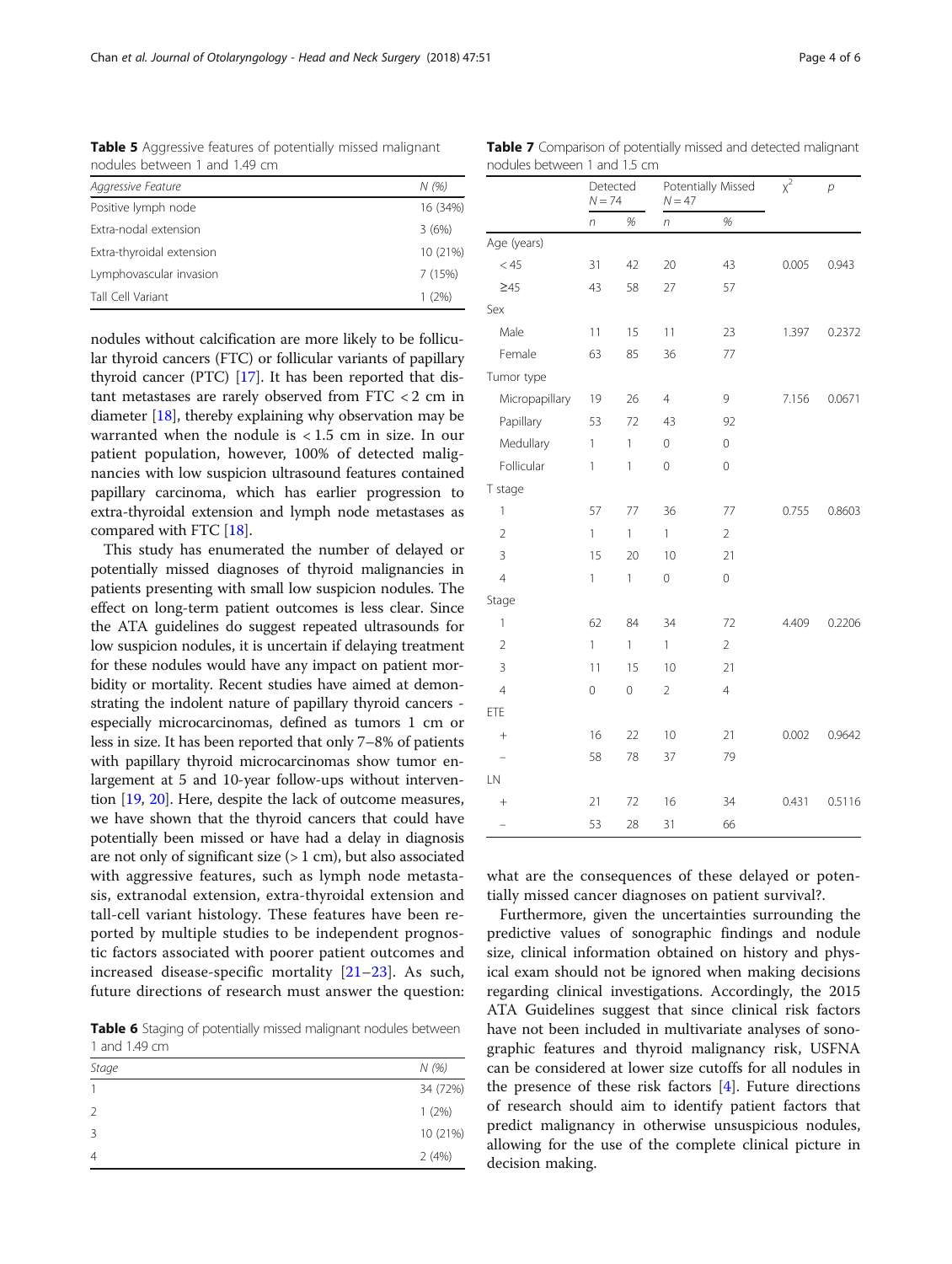<span id="page-4-0"></span>Limitations of this study include its retrospective nature and selection bias, as only nodules that underwent surgical removal were included in our database. However, the use of this surgical database does not overestimate the absolute number of potentially missed malignancies and thus should not affect the validity of our findings. Also, the long-term outcome of these patients is unknown. In other words, if an aggressive malignancy goes undetected for a longer period of time, is the patient's outcome affected.

#### Conclusions

This study shows that although the pattern of sonographic features associated with a thyroid nodule confers a risk of malignancy, the exclusive reliance on these features could lead to delayed or missed cancer diagnoses. Furthermore, a proportion of these missed malignancies contain aggressive features associated with poorer patient prognosis. Although the exact effect on long-term patient survival is still unclear, our data provide novel insight into a diagnostic gray-zone and demonstrate the need for further evaluation of this patient population for optimal patient care and resource management.

#### **Abbreviations**

ATA: American Thyroid Association; FTC: Follicular Thyroid Carcinoma; PTC: Papillary Thyroid Carcinoma; SD: Standard Deviation; USFNA: Ultrasound fine needle aspiration

#### Funding

There was no funding for this project.

#### Availability of data and materials

The datasets used and/or analyzed during the current study are available from the corresponding author on reasonable request.

#### Authors' contributions

DC collected data and contributed to writing manuscript. KG collected data and contributed to writing the manuscript. MR analyzed and interpreted the patient data.WF analyzed and interpreted the patient data. MH analyzed and interpreted the patient data. RP is the supervisor of the project, analyzed and interpreted data. All authors read and approved the final manuscript.

#### Ethics approval and consent to participate

We obtained ethics approval by The Research Ethics Committee at the Jewish General Hospital in Montreal.

#### Consent for publications

Not applicable.

#### Competing interests

The authors declare that they have no competing interests.

## Publisher's Note

Springer Nature remains neutral with regard to jurisdictional claims in published maps and institutional affiliations.

#### Author details

<sup>1</sup>Department of Otolaryngology Head and Neck Surgery, Jewish General Hospital, McGill University, 3755 Côte-Ste-Catherine Road, Montreal H3T 1E2, Canada. <sup>2</sup> Faculty of Medicine, McGill University, Montreal, Canada.

#### Received: 7 September 2017 Accepted: 26 August 2018 Published online: 03 September 2018

#### References

- 1. Tan GH, Gharib H. Thyroid incidentalomas: management approaches to nonpalpable nodules discovered incidentally on thyroid imaging. Ann Intern Med. 1997;126:226–31.
- 2. Guth S, Theune U, Aberle J, Galach A, Bamberger CM. Very high prevalence of thyroid nodules detected by high frequency (13 MHz) ultrasound examination. Eur J Clin Investig. 2009;39:699–706.
- 3. Davies L, Welch HG. Current thyroid cancer trends in the United States. JAMA Otolaryngol Head Neck Surg. 2014;140:317–22.
- 4. Haugen BR, Alexander EK, Bible KC, Doherty GM, Mandel SJ, Nikiforov YE, Pacini F, Randolph GW, Sawka AM, Schlumberger M, et al. 2015 American Thyroid Association management guidelines for adult patients with thyroid nodules and differentiated thyroid Cancer: the American Thyroid Association guidelines task force on thyroid nodules and differentiated thyroid Cancer. Thyroid. 2016;26:1–133.
- 5. American Thyroid Association Guidelines Taskforce on Thyroid N, Differentiated thyroid C, Cooper DS, Doherty GM, Haugen BR, Kloos RT, Lee SL, Mandel SJ, Mazzaferri EL, McIver B, et al. Revised American Thyroid Association management guidelines for patients with thyroid nodules and differentiated thyroid cancer. Thyroid. 2009;19:1167–214.
- 6. Horvath E, Majlis S, Rossi R, Franco C, Niedmann JP, Castro A, Dominguez M. An ultrasonogram reporting system for thyroid nodules stratifying cancer risk for clinical management. J Clin Endocrinol Metab. 2009;94:1748–51.
- 7. Tae HJ, Lim DJ, Baek KH, Park WC, Lee YS, Choi JE, Lee JM, Kang MI, Cha BY, Son HY, et al. Diagnostic value of ultrasonography to distinguish between benign and malignant lesions in the management of thyroid nodules. Thyroid. 2007;17:461–6.
- 8. Haugen BR. American Thyroid Association management guidelines for adult patients with thyroid nodules and differentiated thyroid Cancer: what is new and what has changed? Cancer. 2015;2017(123):372–81.
- 9. Hahn SY, Shin JH, Oh YL, Son YI. Discrepancies between the ultrasonographic and gross pathological size of papillary thyroid carcinomas. Ultrasonography. 2016;35:220–5.
- 10. Papini E, Guglielmi R, Bianchini A, Crescenzi A, Taccogna S, Nardi F, Panunzi C, Rinaldi R, Toscano V, Pacella CM. Risk of malignancy in nonpalpable thyroid nodules: predictive value of ultrasound and color-Doppler features. J Clin Endocrinol Metab. 2002;87:1941–6.
- 11. Cappelli C, Castellano M, Pirola I, Cumetti D, Agosti B, Gandossi E, Agabiti Rosei E. The predictive value of ultrasound findings in the management of thyroid nodules. QJM. 2007;100:29–35.
- 12. Remonti LR, Kramer CK, Leitao CB, Pinto LC, Gross JL. Thyroid ultrasound features and risk of carcinoma: a systematic review and meta-analysis of observational studies. Thyroid. 2015;25:538–50.
- 13. Brito JP, Gionfriddo MR, Al Nofal A, Boehmer KR, Leppin AL, Reading C, Callstrom M, Elraiyah TA, Prokop LJ, Stan MN, et al. The accuracy of thyroid nodule ultrasound to predict thyroid cancer: systematic review and metaanalysis. J Clin Endocrinol Metab. 2014;99:1253–63.
- 14. Davies L, Welch HG. Increasing incidence of thyroid cancer in the United States, 1973-2002. JAMA. 2006;295:2164–7.
- 15. Kamran SC, Marqusee E, Kim MI, Frates MC, Ritner J, Peters H, Benson CB, Doubilet PM, Cibas ES, Barletta J, et al. Thyroid nodule size and prediction of cancer. J Clin Endocrinol Metab. 2013;98:564–70.
- 16. Yoon JH, Han K, Kim EK, Moon HJ, Kwak JY. Diagnosis and Management of Small Thyroid Nodules: a comparative study with six guidelines for thyroid nodules. Radiology. 2017;283:560–9.
- 17. Moon WJ, Jung SL, Lee JH, Na DG, Baek JH, Lee YH, Kim J, Kim HS, Byun JS, Lee DH, et al. Benign and malignant thyroid nodules: US differentiation- multicenter retrospective study. Radiology. 2008;247:762–70.
- 18. Machens A, Holzhausen HJ, Dralle H. The prognostic value of primary tumor size in papillary and follicular thyroid carcinoma. Cancer. 2005;103:2269–73.
- 19. Ito Y, Miyauchi A, Kihara M, Higashiyama T, Kobayashi K, Miya A. Patient age is significantly related to the progression of papillary microcarcinoma of the thyroid under observation. Thyroid. 2014;24:27–34.
- 20. Mazzaferri EL. Management of low-risk differentiated thyroid cancer. Endocr Pract. 2007;13:498–512.
- 21. Randolph GW, Duh QY, Heller KS, LiVolsi VA, Mandel SJ, Steward DL, Tufano RP, Tuttle RM. American Thyroid Association surgical affairs Committee's taskforce on thyroid Cancer nodal S: the prognostic significance of nodal